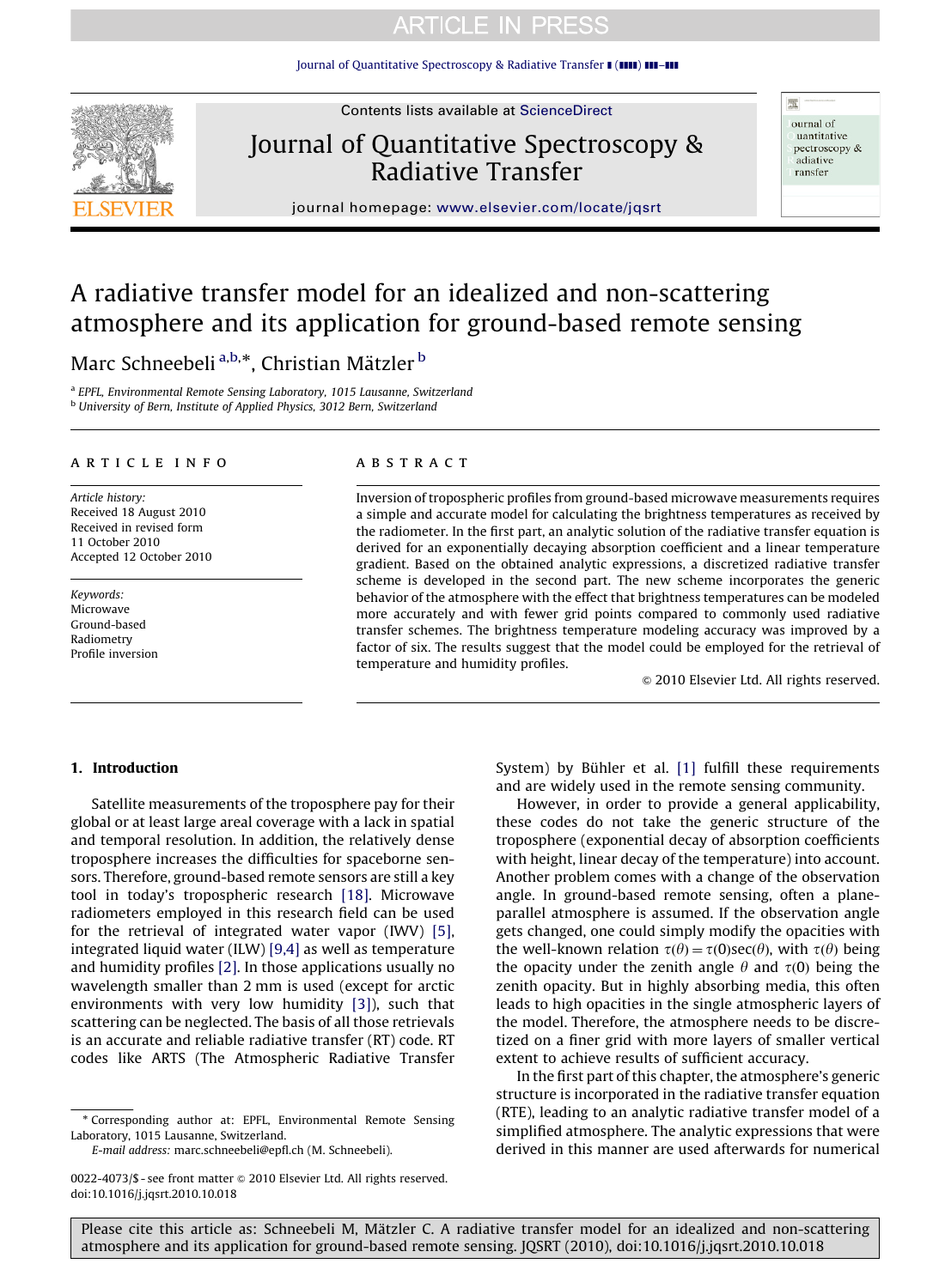modeling of brightness temperatures in realistic atmospheres. The accuracy is assessed for different frequencies, zenith angles and sampling grid sizes.

An extensive study on the accuracy of clear sky atmospheric microwave RT models was already done by Melsheimer et al. [\[12\]](#page-9-0), where different models and their implementation of spectroscopic line shapes, absorption coefficients and the general RT calculation for different geometries were compared. Our focus differs from the mentioned article in the way that the interest is put on the implementation of the numerical RT calculation and the choice of the calculation grid. The choice of a retrieval grid is a delicate task in atmospheric profiling, since a trade-off between computation time and brightness temperature accuracy has to be made. Some of these questions are addressed in Section 4.

## 2. The RTE for an exponentially decreasing and nonscattering atmosphere with a linear temperature profile

Our model troposphere shows an exponential decrease of the absorption coefficients of its constituents with increasing height. Therefore, the absorption coefficient  $\gamma_a$ can be written as

$$
\gamma_a(z) = \gamma_a(0)e^{-z/z_0},\tag{1}
$$

where  $\gamma_a(0)$  is the value of the absorption coefficient at the surface, z is the height above the surface, and  $z_0$  is a scale height to be chosen. In the troposphere, one can assume the temperature profile  $T(z)$  to be linearly decreasing with height z up to the tropopause height  $z_p$ . For simplicity, we assume a constant temperature above the tropopause height such that the temperature profile can be written as follows:

$$
T(z) = \begin{cases} T_g - \Gamma z; & 0 \le z \le z_p, \\ T_p = T_g - \Gamma z_p; & z_p < z. \end{cases} \tag{2}
$$

Here,  $-\mathit{\Gamma}$  denotes the temperature gradient,  $T_{\mathrm{g}}$  is the temperature at the ground and  $T_p$  is the temperature at the tropopause. As a further constraint, we assume the atmosphere to be plane-parallel, such that we can express the zenith opacity as

$$
\tau(z) = \int_0^z \gamma_a(z') \, dz'.
$$
 (3)

Furthermore, we define  $\mu = \cos \theta$ , with the zenith angle  $\theta$ . The slant path opacity therefore becomes  $\tau(\theta) = \tau/\mu$ .

#### 2.1. Downwelling radiation

Now, the integral form of the RTE in the Rayleigh–Jeans approximation for the brightness temperature intercepted at the ground is, e.g. Janssen [\[8\]:](#page-9-0)

$$
T_b(\tau = 0, \mu) = T_{b1} e^{-\tau_p/\mu} + \frac{1}{\mu} \int_0^{\tau_p} T(\tau) e^{-\tau/\mu} d\tau.
$$
 (4)

 $T_{b1}$  is hereby the brightness temperature at the tropopause and  $\tau_p = \tau(z = z_p)$ . With the further definition of  $\tau_{\infty} = \tau(z = \infty)$  and the absorption coefficient defined in (1), we get  $\tau = \tau_{\infty} (1-e^{-z/z_0})$  and  $\tau_{\infty} = \gamma_a(0)z_0$ . Therefore, the height variable z can be expressed as  $z = -z_0 \ln(1 - \tau/\tau_\infty)$ ,

and together with (2), the  $\tau$  dependence of the temperature is written as

$$
T(\tau) = T_g + \Gamma z_0 \ln\left(1 - \frac{\tau}{\tau_{\infty}}\right); \quad 0 \le \tau \le \tau_p. \tag{5}
$$

Eq. (4) can now be written as

$$
T_b(\tau = 0, \mu) = T_{b1} e^{-\tau_p/\mu} + \frac{1}{\mu} \int_0^{\tau_p} \left( T_g + \Gamma z_0 \ln \left( 1 - \frac{\tau}{\tau_\infty} \right) \right) e^{-\tau/\mu} d\tau.
$$
\n(6)

Simplifying the above expression with the definitions  $\alpha = \tau_{\infty}/\mu$ ,  $\beta = \tau_p/\mu$  and  $x' = \tau/\tau_{\infty}$ , the equation now reads

$$
T_b(\tau = 0, \mu) = T_{b\downarrow} = T_{b1}e^{-\beta} + T_g(1 - e^{-\beta}) - \Gamma z_0 \alpha L_\downarrow,
$$
 (7)

where

$$
L_{\downarrow} = -\int_0^x \ln(1 - x') e^{-\alpha x'} \, \mathrm{d}x',\tag{8}
$$

with  $x = \tau_p / \tau_{\infty} = \beta / \alpha = 1 - \exp(-z_p / z_0)$ . The arrow  $\downarrow$  was introduced to indicate the downwelling direction.

Unfortunately there exists no direct analytical solution for  $L_1$ . For values being located in the interval  $[0 \le x' \le x \le 1]$ , we replace the logarithm by its Taylor Series:  $\ln(1-x') = -\sum_{n=1}^{\infty} x^n/n$ , leading to a convergent series of integrals

$$
L_{\downarrow} = \sum_{n=1}^{\infty} L_{n\downarrow},\tag{9}
$$

where

$$
\sum_{n=1}^{\infty} L_{n\downarrow} = \sum_{n=1}^{\infty} \frac{1}{n} \int_0^x x^n \exp(-\alpha x') \, \mathrm{d}x'; \quad 0 < x \le 1. \tag{10}
$$

The integral  $L_{n\downarrow}$  of (10) cannot be solved directly, but for  $n=1$  we find

$$
L_{1\downarrow} = \frac{1 - t(1 + \beta)}{\alpha^2},\tag{11}
$$

where  $t = e^{-\beta}$ . For  $n > 1$ , the following recurrence relation can be found:

$$
L_{n\downarrow} = \frac{-tx^n}{\alpha n} + \frac{1}{\alpha} \int_0^x x^{n-1} \exp(-\alpha x') dx' = \frac{-tx^n}{n\alpha} + \frac{n-1}{\alpha} L_{n-1,\downarrow}.
$$
\n(12)

Instead of directly computing  $L_{n\perp}$ , it is advantageous to introduce  $J_n=L_{n}$  /t. For this quantity we find the downward recurrence formula

$$
J_{n-1} = \frac{x^n}{n(n-1)} + \frac{\alpha J_n}{n-1}.
$$
\n(13)

Downward recurrence is used to get stable solutions from (13). Starting at  $m = max(n)$ , we note that  $\lim_{m \to \infty} \sum_{n=m}^{\infty} J_n = 0$ , and so we have for the starting value

$$
J_m = \frac{x^{m+1}}{m(m+1)}.\tag{14}
$$

The remaining terms follow from (13).

We can now write for the downwelling brightness temperature at the tropopause:

$$
T_{b1} = T_p(1 - e^{\beta - \alpha}) = (T_g - \Gamma z_p)(1 - e^{\beta - \alpha}) + T_c e^{\beta - \alpha},
$$
\n(15)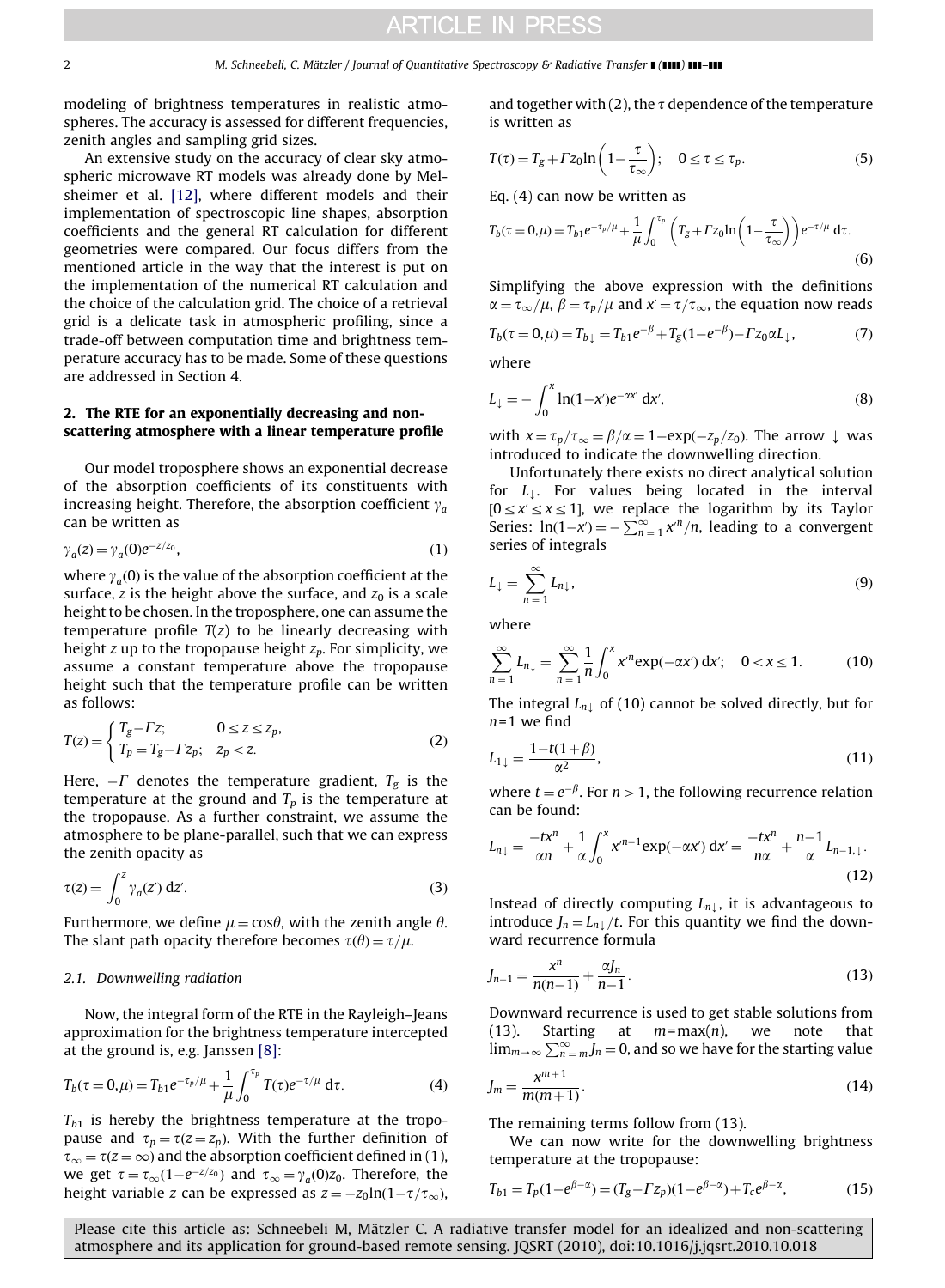<span id="page-2-0"></span>with the brightness temperature of the cosmic microwave background  $T_c$ . Inserting (15) into (7) leads to

$$
T_{b\downarrow} = T_g(1 - e^{-\alpha}) - \Gamma z_p(e^{-\beta} - e^{-\alpha}) - \Gamma z_0 \alpha L_{\downarrow}(\alpha, x) + T_c e^{-\alpha}.
$$
 (16)

An important quantity in ground-based remote sensing is the so-called mean tropospheric temperature or effective mean temperature  $T_{\text{eff}}$  [\[6,7\].](#page-9-0) It is defined as

$$
T_{\text{eff}} = \frac{\int_0^{\alpha} T(\tau) e^{-\tau/\mu} d\tau}{1 - e^{-\alpha}}.
$$
 (17)

With this definition,  $T_{b\downarrow}$  can be written as

$$
T_{b\downarrow} = T_{\text{eff}}(1 - e^{-\alpha}) + T_c e^{-\alpha}.
$$
\n(18)

From (18) and (16) we get the following expression for the effective mean temperature:

$$
T_{\text{eff}} = T_g - \Gamma z_0 \left[ \frac{z_p (e^{-\alpha x} - e^{-\alpha}) + \alpha z_0 L_{\downarrow}(\alpha, x)}{z_0 (1 - e^{-\alpha})} \right].
$$
 (19)

#### 2.2. Examples

We show two examples of how the previously derived expressions provide insight in the angular dependence of important observables in ground-based remote sensing. The upper panel of Fig. 1 shows the brightness temperature as a function of the zenith angle derived from Eq. (16). We have chosen values for  $\gamma_a(0)$  and  $z_0$  to parallel typical values for the frequencies of 52.5 and 54 GHz. With the relations  $\alpha = \gamma_a(0) \cdot z_0$ ,  $\beta = \alpha(1 - \exp(-z_p/z_0))$  and  $x = \beta/\alpha$  and the



Fig. 1. Upper panel: Angular dependence of  $T_{b\downarrow}$  at 52.5 and 54 GHz. Parameters used in the computations are:  $T_g$ =291 K,  $\Gamma$  = 6.5 K/km,  $z_p$ =12 km, 52.5 GHz:  $\gamma_0 = 0.18$ /km,  $z_0$ =6.4 km. 54 GHz:  $\gamma_0 = 0.48$ /km,  $z_0$ =6.0 km. Lower panel: Angular dependence of the effective tropospheric temperature at 22 and 31 GHz. Parameters used in the computations are:  $T_g$ =285 K,  $\Gamma$  = 6.5 K/km,  $z_p$ =12 km, 22 GHz:  $\gamma_0$  = 0.045/km,  $z_0$ =1.8 km, 31 GHz:  $\gamma_0 = 0.022$ /km,  $z_0$ =2.7 km.

definition of  $z_p$ =12 000 m,  $\Gamma$  = 6.5 K km<sup>-1</sup> and  $T_g$ =291 K everything is provided to draw the plot in question. The angular behavior of the brightness temperatures and their almost solely dependence on the temperature of the lower troposphere is nowadays widely used in retrieving tropospheric temperature profiles with microwave radiometers [\[17,11\]](#page-9-0).

The lower panel of Fig. 1 shows the mean tropospheric temperature as a function of the zenith angle derived from Eq. (19). For this plot, values for  $\gamma_a(0)$  and  $z_0$  are chosen to parallel values for the frequencies of 22 and 31 GHz. The slight angular dependence is in agreement to the findings in Martin [\[10\]](#page-9-0).

#### 3. Adaption to realistic atmospheres

The real atmosphere does not exactly follow the simple assumptions of Section 2. We illustrate this in [Fig. 3](#page-3-0) where we calculated the absorption coefficient for radiosoundings made during six years in October and November at the station in Oppin, Germany. Calculations were made at frequencies that are typically used in ground-based tropospheric remote sensing applications (18, 22, 31, 52.5, 55, 90, 150 GHz). In addition, we fitted the exponential model given in Eq. (1) to the averaged absorption coefficient profile. It is seen that for certain frequencies, the absorption coefficient closely follows the exponential function but for others it does not. This is explained in the fact that some atmospheric tracers like water vapor do not decay exponentially with height, especially in the planetary boundary layer, wherefore the absorption coefficients being sensitive to such tracers also do not exhibit an ideal exponential behavior. Furthermore, the absorption coefficient also depends on the temperature, which decays linearly with height in the troposphere, and therefore also causes the absorption coefficient to decay in a slightly non-exponential manner. It is therefore necessary, as in every RT code, to discretize the atmosphere. First we start with profiles defined at discretized height levels  $z_i$ ,  $i = 1...N$  of T and  $\gamma_a$ . Then the model parameters are fitted within each layer separately. Since the model is adapted to the generic



Fig. 2. Sketch of a real (gray line) and interpolated (dashed line) atmospheric profile (e.g. temperature or humidity measured with a radiosonde) explaining the denotation of the term 'layer' and grid points i. Height levels are denoted with  $z_i$ .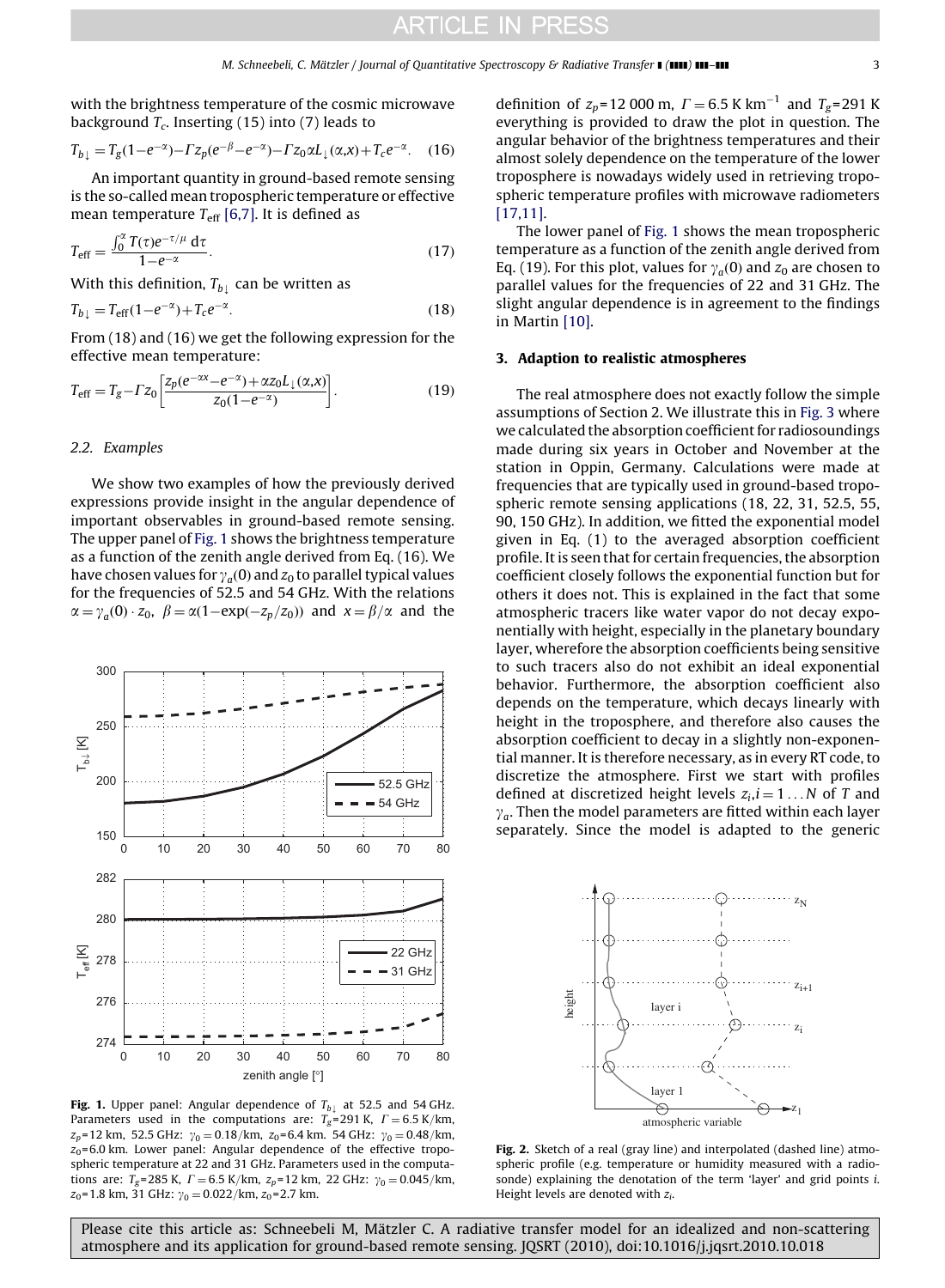<span id="page-3-0"></span>behavior of the atmosphere, the number of layers needed is smaller than for models with constant values within each layer. A sketch of the discretized atmosphere that explains the terms 'layer' and 'height level' is shown in [Fig. 2.](#page-2-0)

The absorption coefficient  $\gamma_{a,i+1}$  at the upper boundary of the layer  $i$  is related to the value at the lower boundary with

$$
\gamma_{a,i+1} = \gamma_{a,i} e^{-(z_{i+1} - z_i)/z_{0,i})}.
$$
\n(20)

From this, the scale height  $z_{0,i}$  of the layer i can be calculated as

$$
z_{0,i} = -\frac{z_{i+1} - z_i}{\ln\left(\frac{\gamma_{a,i+1}}{\gamma_{a,i}}\right)}.
$$
\n(21)

The zenith opacity of layer i reads

$$
\tau_{p,i} = \int_{z_i}^{z_{i+1}} \gamma_a(z') \, dz'.
$$
 (22)

We express  $\gamma_q(z)$  with Eqs. (1) and (21) as

$$
\gamma_a(z') = \gamma_{a,i} \exp\left(\frac{z'\ln\left(\frac{\gamma_{a,i+1}}{\gamma_{a,i}}\right)}{z_{i+1}-z_i}\right),\tag{23}
$$

and solve the integral of Eq. (22) to get

$$
\tau_{p,i} = \frac{\gamma_{a,i}(z_{i+1} - z_i)}{\ln\left(\frac{\gamma_{a,i+1}}{\gamma_{a,i}}\right)} \left[\frac{\gamma_{a,i+1}}{\gamma_{a,i}} - 1\right].
$$
\n(24)

According to the previous section, we define  $\beta_i = \tau_{p,i}/\mu$ ,  $x_i = \tau_{p,i}/\tau_{\infty,i}$  and  $\alpha_i = \tau_{\infty,i}/\mu$  where  $\tau_{\infty,i} = \gamma_{a,i}z_{0,i}$ . Furthermore,  $T_i = T(z_i)$  is the temperature at height level  $z_i$ . We have now everything to write the discretized form of Eq. (7)

$$
T_{b\downarrow,i} = T_{b\downarrow,i+1}e^{-\beta_i} + T_i(1 - e^{-\beta_i}) - \alpha_i \left(\frac{T_{i+1} - T_i}{\ln\left(\frac{\gamma_{a,i+1}}{\gamma_{a,i}}\right)}\right) L_\downarrow(\alpha_i, x_i).
$$
\n(25)

For the calculation of the brightness temperature of the uppermost layer, the layer opacity is  $\tau_{p,\max(i)} = z_{0,\max(i)} \gamma_{a,\max(i)}$ with the scale height  $z_{0,\text{max}(i)}$  to be chosen from a standard atmosphere. In addition, we have the relation  $\tau_{\infty,\text{max}(i)} =$  $\tau_{p,\text{max}(i)}$  and therefore  $x_{\text{max}(i)}$ =1. The brightness temperature at the top of the computational grid then follows directly from Eq. (7):

$$
T_{b\downarrow,l} = T_c e^{-\alpha_l} + T_l (1 - e^{-\alpha_l}) - \Gamma_l z_{0,l} \alpha_l L_\downarrow (\alpha_l, 1),
$$
\n(26)



Fig. 3. Absorption coefficient profiles and corresponding standard deviation borders calculated for an ensemble of radiosoundings made in October and November during six years (2000–2005) at the station in Oppin, Germany. The exponential model from Eq. (1) is fitted to every mean profile.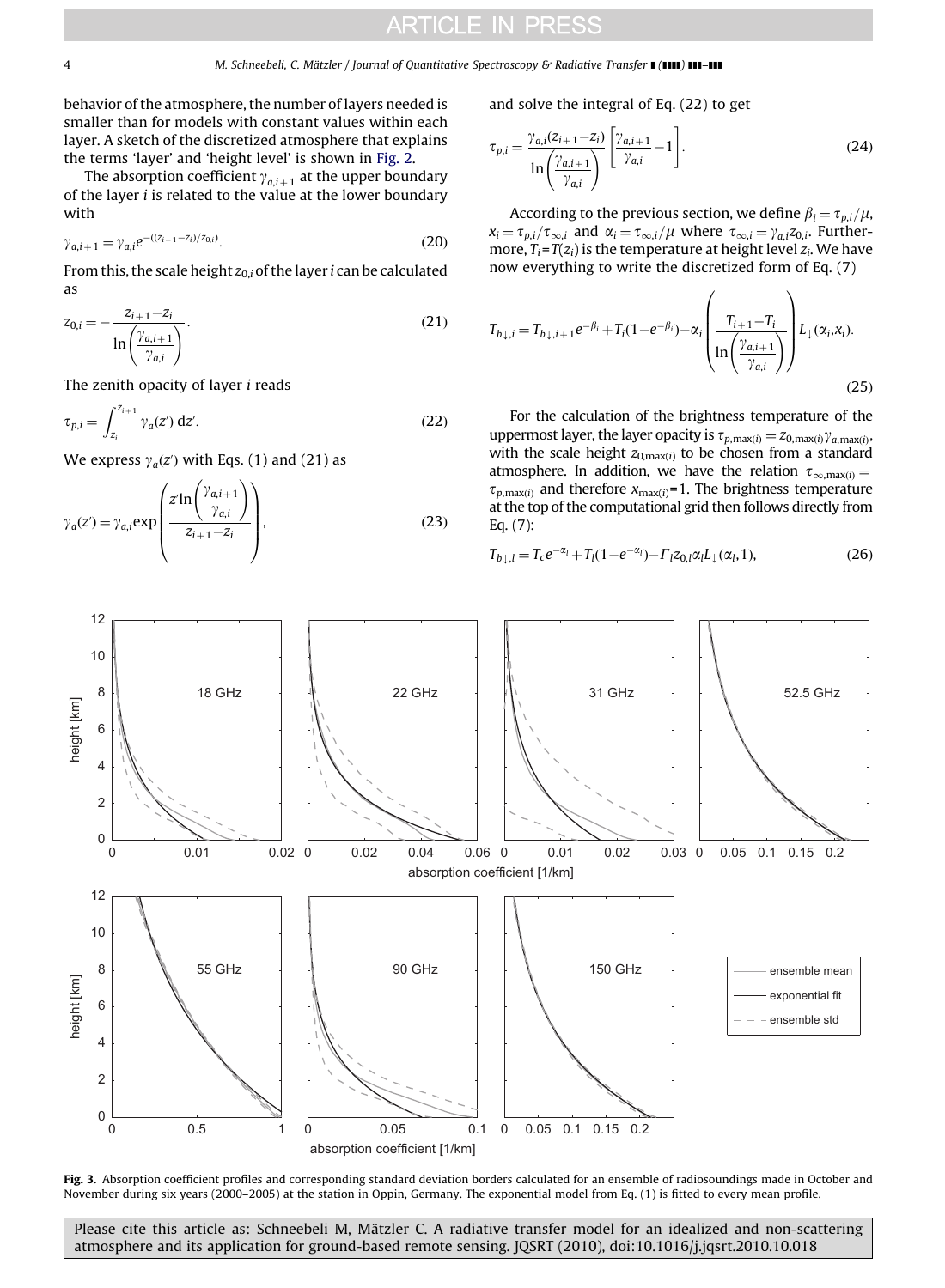with *l*=max(*i*), the temperature gradient  $\Gamma_l$  and the cosmic microwave background  $T_c$ . If  $x=1$ , the convergence of  $L_k(\alpha, x)$  is slow, so either a very large m has to be selected as the starting value for the recurrence, or the function needs to be approximated:

$$
L_1(\alpha, x = 1) \approx \begin{cases} \exp\left(-\frac{0.794\alpha}{1 + 0.0677\alpha}\right); & 0 \le \alpha \le 6, \\ \exp\left(-0.692 - \frac{0.649\alpha}{1 + 0.0732\alpha}\right); & 6 < \alpha < 40. \end{cases}
$$
(27)

The standard deviation of the upper fit is 1.4% and 2% for the lower one.

In order to speed up RT calculations, an approximation formula for  $L_1(\alpha,x)$  was also developed for  $0 \le x < 1$ . The following polynomial ansatz was empolyed:

$$
L_{\downarrow}(\alpha, x) = \sum_{k=0}^{3} a_i(\alpha) x^i.
$$
 (28)

For several values of x and  $\alpha$ , the  $a_i$  coefficients are fitted in a least square sense. By looking at the fitted coefficients, it is seen that these coefficients are related to functions of the form:

$$
a_i(\alpha) = c_1(\alpha - c_2) + c_3 \{c_4 \cos(\alpha - c_2)e^{-c_5(\alpha - c_2)} + c_3\} - c_7. \tag{29}
$$

As before,  $c_i$  were evaluated with a least square fit. The resulting coefficients are given in Table 1. In Fig. 4

## Table 1

The coefficients  $c_i$  used in Eq. (29) for fitting the  $L_1$ -function.

the approximated  $L_1(\alpha, x)$  is drawn together with the difference to the real  $L_1(\alpha, x)$  function from Eq. (11).

The brightness temperature intercepted at the surface,  $T_{b+1}$ , results from the subsequent calculation of Eq. (25), with Eq. (26) acting as the starting value. The calculation fails if  $\gamma_{a,i+1} \geq \gamma_{a,i}$ . In this case, the layer opacity can be calculated as  $\tau_{p,i} = \gamma_{a,i}(z_{i+1} - z_i)$  and the effective mean temperature is the mean temperature of the layer,  $T_{\text{eff}} = (T_{i+1} + T_i)/2$ , such that the downwelling brightness temperature can be expressed as

$$
T_{b\downarrow,i} = T_{b\downarrow,i+1}e^{-\alpha_i x_i} + \frac{T_{i+1} + T_i}{2}(1 - e^{-\alpha_i x_i}).
$$
\n(30)

It must be mentioned that this situation only occurs if the discretization layers are sufficiently thin. Brightness temperature calculations through thin layers are only very weakly affected by discretization errors, wherefore the exceptional usage of Eq. (30) instead of Eq. (25) should not hamper the performance of the proposed model. Also note that, in contrast to the absorption coefficient, the model remains valid even if  $T_{i+1} \geq T_i$ .

For large zenith angles, the curvature of the earth has a considerable impact on the modeling of microwave brightness temperatures [\[6\].](#page-9-0) We therefore derived functions for calculating an effective value of the cosine of the zenith angle,  $\mu_{\text{eff},i}$ , at every grid point *i*. The results are found in Schneebeli and Mätzler [\[15\]](#page-9-0).

|                                                    | L1                  | $c_2$                                            | $c_3$                                 | CΔ                                 | C5                                   | $c_6$                               | $C_{7}$                                   |
|----------------------------------------------------|---------------------|--------------------------------------------------|---------------------------------------|------------------------------------|--------------------------------------|-------------------------------------|-------------------------------------------|
| a <sub>1</sub><br>a <sub>2</sub><br>$a_3$<br>$a_4$ | $-0.0088$<br>0.0007 | $-1.0207$<br>$-2.9606$<br>$-2.6025$<br>$-4.2149$ | 0.9078<br>$-2.6181$<br>1.1809<br>0.76 | 0.5783<br>0.4374<br>0.44<br>0.8453 | 0.8306<br>0.7489<br>0.9043<br>1.1103 | 1.3034<br>1.9746<br>.5831<br>1.1622 | $-0.022$<br>0.0752<br>$-0.1639$<br>0.0115 |



Fig. 4. The approximated  $L_1(\tau_\infty,x)$  (grid surface) and the difference to the real function (contoured surface on the bottom).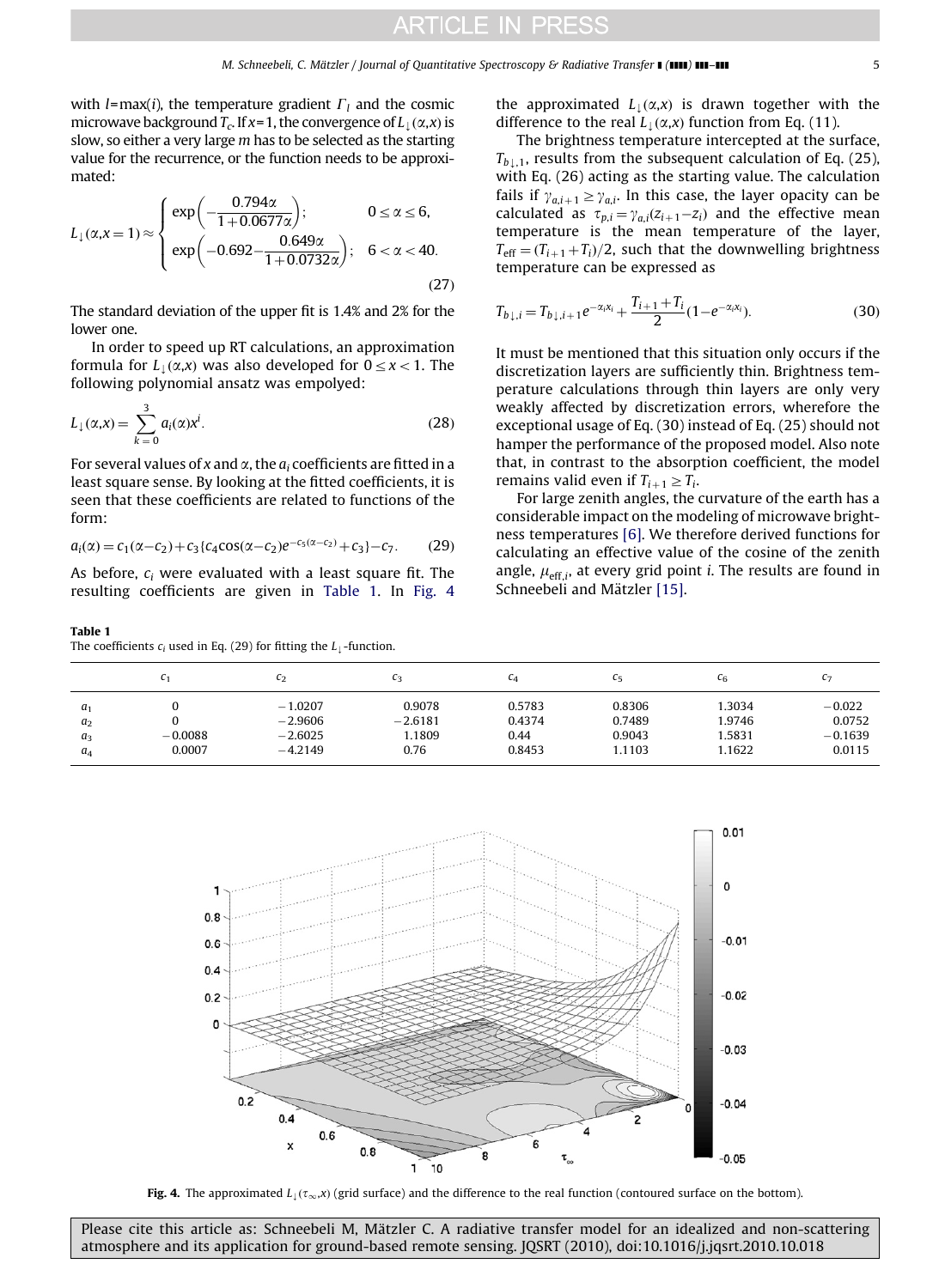### <span id="page-5-0"></span>4. Validation and comparison

In this section, it will be tested how accurately brightness temperatures can be modeled with the new RT scheme (NRT) defined in the previous section. The accuracy is assessed in two experiments: In the first experiment, a radiosonde profile of pressure, temperature and humidity measurements is interpolated with the nearest neighbor method on an equally spaced discretization grid. The grid spans from a height of 0–30 km, and brightness temperature calculations are performed for varying distances between the grid points.

In the second experiment, NRT is applied on smoothed radiosonde profiles that are defined on a grid with grid point distances increasing exponentially with height. Such a grid is advantageous for calculating the intercepted radiation at the surface, since the lower atmospheric layers contribute more to the downwelling brightness temperatures than the higher



Fig. 5. Modelled brightness temperatures at frequencies indicated in the figure obtained with NRT (solid lines) and ORT (dashed lines). The meteorological profile data stem from the Payerne radiosounding of February 12, 2007, 12 UTC. The spacing of the calculation grid was varied from 10 km to 500 m. The zenith angle used in the calculations was  $0^{\circ}$  for the left panels and 70 $^{\circ}$  for the right panels.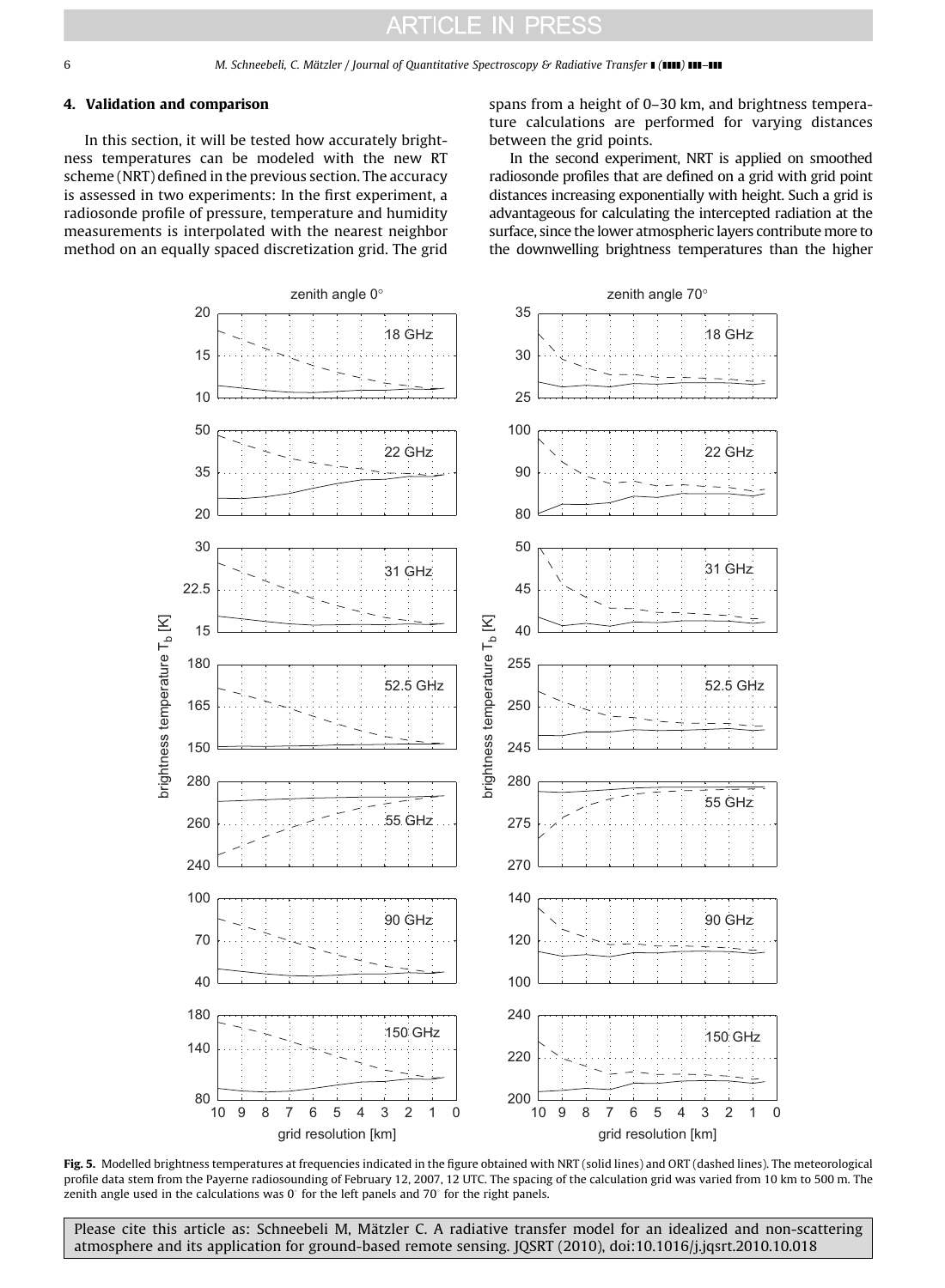levels. The radiosonde profiles were smoothed because we want to assess the modeling accuracy for atmospheric profiles as they are obtained from a profile retrieval technique. Radiometrically retrieved profiles do not exhibit small scale variations, wherefore brightness temperature calculations are less sensitive to the discretization of the profiles.

For comparison, RT calculations for the two experiments were also performed with an 'ordinary' RT scheme, as it is employed in most commonly used radiative transfer codes, e.g. Bühler et al. [\[1\]](#page-9-0). The definition of the 'ordinary' RT scheme (ORT) was already given with Eq. (30). The calculations were made at seven frequencies (18, 22, 31, 52.5, 55, 90, 150 GHz) and at two zenith angles ( $0^{\circ}$  and 70 $^{\circ}$ ). Absorption coefficients were obtained with the model of Rosenkranz [\[13\]](#page-9-0).

### 4.1. Linear grid

An example of RT calculations made with an equally spaced grid and applied to a radiosounding from Payerne is shown in [Fig. 5](#page-5-0). The brightness temperatures modeled with the NRT and ORT scheme converge toward a common value when the grid becomes finer. As expected, the NRT model results converge faster than the ORT model results. At 31 and 55 GHz, it seems that convergence is already reached for a grid resolution of 5 km albeit this is a more qualitative judgement based on only one radiosounding profile. The 22 GHz brightness temperature on the other hand seems to converge more slowly. The general shape of the convergence curves is similar for both zenith angles.

We know from [Fig. 3](#page-3-0) that for certain frequencies the assumption of an absorption coefficient decreasing exponentially with height is not entirely true, with the result that distortions in the shape of the spectral lines are expected if they are modeled with NRT. In line window regions, the exponential assumption is expected to be more accurate than in the line center, especially if water vapor lines are considered. We therefore calculated a whole brightness temperature spectrum from 10 to 150 GHz with NRT at a grid resolution of 5 km and as reference with ORT at a grid resolution of 500 m. The results of these calculations are given in Fig. 6. It is seen that the relative differences to the reference brightness temperature spectrum are largest at the center of the 22 GHz water vapor line as well as in the window regions around 100 GHz and above 130 GHz. These window regions are heavily influenced by the wing of the very strong 183 GHz water vapor line, which explains the differences to the reference calculations. Other window regions (below 18 GHz and around 30 GHz), that are not under the influence of the 183 GHz wing, exhibit good agreement with the reference spectrum. In the center of the oxygen complex around 55 GHz we also note a disagreement between the two calculations. Since the air in this frequency region is almost a black body, inaccuracies in themodeling of the air temperature profile leads to differences in brightness temperatures.

#### 4.2. Exponential grid

An adapted discretization grid is introduced, with height levels that are defined as

$$
z_i = C(e^{\mathbf{v}_{np}} - 1),\tag{31}
$$



Fig. 6. Brightness temperature spectrum calculated with ORT at a resolution of 500 m and with NRT at a resolution of 5 km. The calculations were made for the radiosounding made in Oppin, Germany on September 9, 2005, 12 UTC.

where C is a constant and  $v_{np}$  is a vector defined as

$$
\mathbf{v}_{np} = \left[0, \frac{1D}{np-1}, \frac{2D}{np-1}, \dots, D\right].
$$
 (32)

Hereby,  $np$  denotes the number of grid points and  $D$  is a constant to be chosen. The higher the value for D, the denser is the grid in the lower part of the atmosphere. We set D to a value of three, resulting in an adapted grid that corresponds to the retrieval grid used in Martin et al. [\[11\]](#page-9-0). The constant C needs to be adapted such that the uppermost height level equals 30 km. For our choice of D, C is determined to a value of 1.57 for  $z_i$  values given in kilometers.

Smoothed profiles are obtained by convolving radiosonde profiles with the averaging kernel of a retrieved profile. According to Tsou et al. [\[16\]](#page-9-0), a smoothed profile vector is obtained with

$$
\mathbf{p}_s = \mathbf{p}_a + A(\mathbf{p}_{rs} - \mathbf{p}_a),\tag{33}
$$

where  $\mathbf{p}_a$  is the a-priori profile of the radiometer profile retrieval,  $\mathbf{p}_{rs}$  is the radiosonde profile and A is the averaging kernel matrix of the retrieval. The applied profile retrieval, detailed in Schneebeli [\[14\]](#page-9-0), calculates temperature and humidity profiles simultaneously. By applying Eq. (33) on a profile vector that contains temperature and humidity measurements from a radiosonde, smoothed temperature and humidity profiles are obtained. In order to get an ensemble of smoothed profiles, we performed retrieval simulations similar to the description given in Schneebeli [\[14\],](#page-9-0) with the difference that a retrieval grid with very high resolution of 60 m was used. The retrieval simulation was based on radiosonde profiles from the station in Oppin, Germany.

[Fig. 7](#page-7-0) shows an example of modeled brightness temperatures similar to those given in [Fig. 5](#page-5-0), but with smoothed profiles underlying the RT calculations instead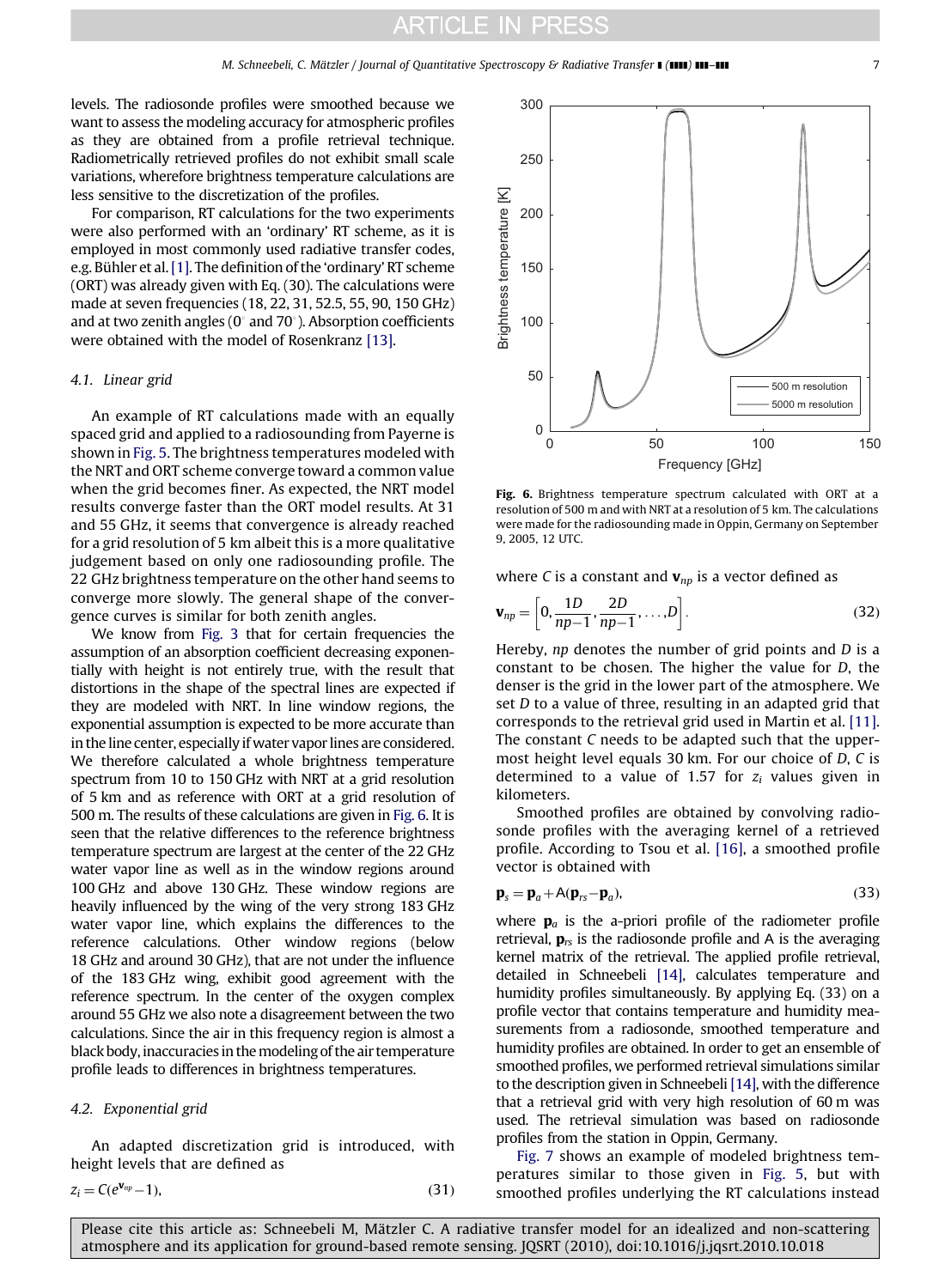

<span id="page-7-0"></span>8 M. Schneebeli, C. Mätzler / Journal of Quantitative Spectroscopy & Radiative Transfer ■ (IIII) III-III

Fig. 7. Similar to [Fig. 5,](#page-5-0) but a smoothed radiosonde profile from the Oppin station measured on September 4, 2007, 12 UTC was used. Brightness temperatures were calculated on the adapted grid given in Eq. (31).

of original radiosonde profiles. The smoothed profiles were interpolated with the nearest neighbor method on the retrieval grid given in Eq. (31). In the example shown, brightness temperatures calculated with the NRT model on a grid of seven points already converge for most frequencies. However, some oscillations are observed for calculations made with more grid points. Brightness temperatures at a frequency of 52.5 GHz seem to be very dependent on the number of grid points and exhibit the most oscillatory

behavior, which is probably due to the choice of the exponential calculation grid.

The performance of the NRT and the ORT schemes were assessed by applying the two models to an ensemble of 90 smoothed radiosonde profiles from September and October 2005 at the Oppin radiosonde station. Brightness temperatures were calculated with the same number of grid points as in the example given in Fig. 7. An additional calculation with 50 grid points provided the 'true' brightness temperature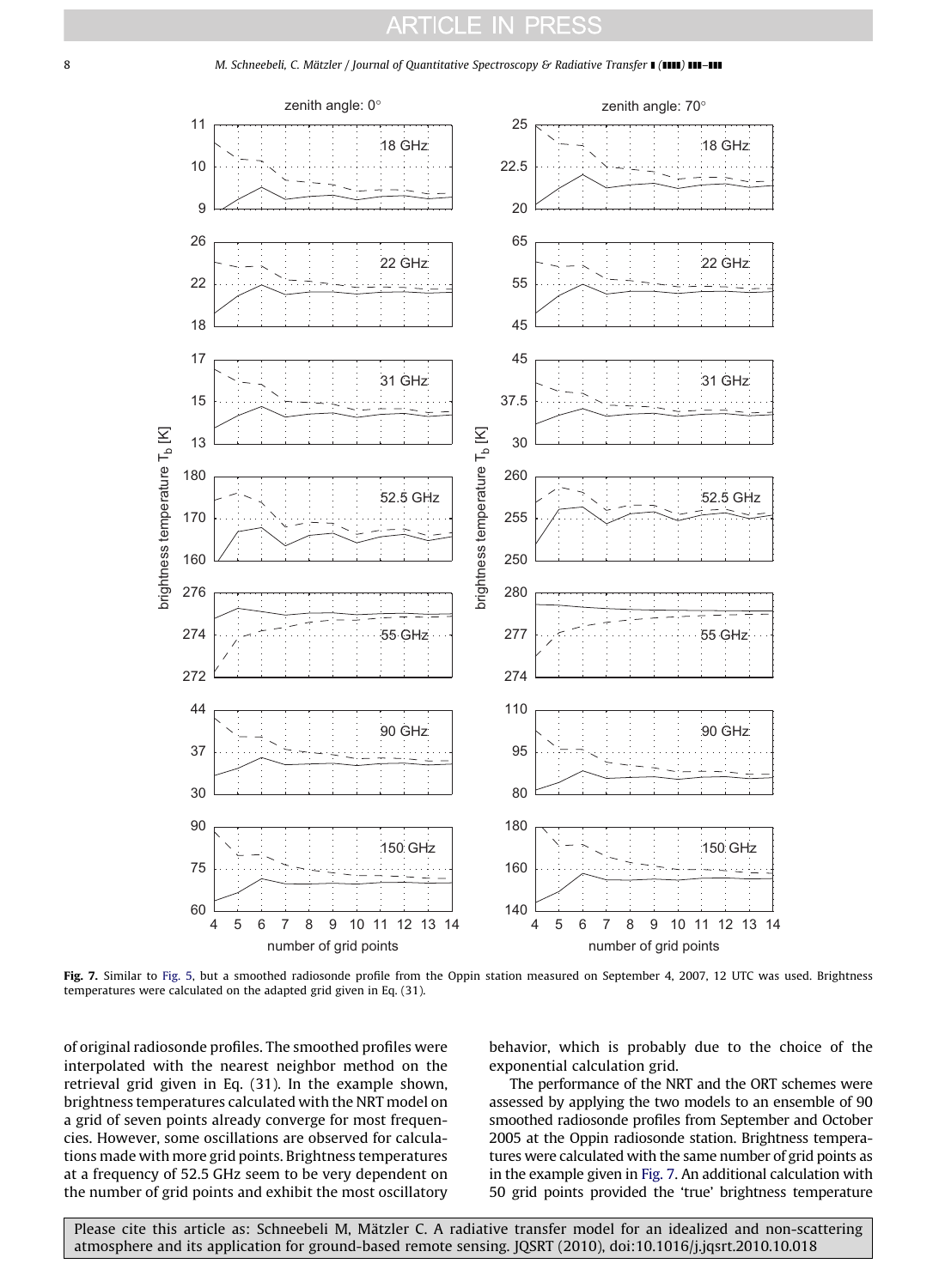#### M. Schneebeli, C. Mätzler / Journal of Quantitative Spectroscopy & Radiative Transfer  $\blacksquare$  (1111)  $\blacksquare$  111–111 99

#### Table 2

The brightness temperature mean difference as absolute value with respect to the true value for an ensemble of calculations made with the indicated number of grid points (GP). Smoothed profiles and the exponential calculation grid were used. Zenith angle is  $0^\circ$ .

| Frequency (GHz) | RT model   | Brightness temperature mean difference (K) |      |       |       |       |       |  |
|-----------------|------------|--------------------------------------------|------|-------|-------|-------|-------|--|
|                 |            | 4 GP                                       | 6 GP | 8 GP  | 10 GP | 12 GP | 14 GP |  |
| 18              | <b>NRT</b> | 0.44                                       | 0.22 | 0.043 | 0.061 | 0.052 | 0.016 |  |
|                 | ORT        | 1.7                                        | 0.98 | 0.43  | 0.19  | 0.21  | 0.13  |  |
| 22              | <b>NRT</b> | 2.6                                        | 0.59 | 0.20  | 0.34  | 0.085 | 0.065 |  |
|                 | ORT        | 4.0                                        | 2.8  | 1.2   | 0.51  | 0.55  | 0.36  |  |
| 31              | <b>NRT</b> | 0.62                                       | 0.40 | 0.089 | 0.097 | 0.10  | 0.030 |  |
|                 | ORT        | 2.9                                        | 1.6  | 0.72  | 0.29  | 0.35  | 0.21  |  |
| 52.5            | <b>NRT</b> | 6.9                                        | 2.1  | 0.33  | 1.46  | 0.53  | 0.035 |  |
|                 | ORT        | 8.8                                        | 8.0  | 3.4   | 0.47  | 1.73  | 0.86  |  |
| 55              | <b>NRT</b> | 1.8                                        | 0.88 | 0.55  | 0.45  | 0.31  | 0.24  |  |
|                 | ORT        | 4.3                                        | 1.6  | 0.89  | 0.65  | 0.43  | 0.32  |  |
| 90              | <b>NRT</b> | 2.4                                        | 1.0  | 0.25  | 0.25  | 0.29  | 0.11  |  |
|                 | ORT        | 10                                         | 5.3  | 2.4   | 1.2   | 1.2   | 0.75  |  |
| 150             | <b>NRT</b> | 7.6                                        | 1.2  | 0.72  | 0.68  | 0.41  | 0.22  |  |
|                 | ORT        | 23                                         | 11   | 5.4   | 3.0   | 2.5   | 1.7   |  |

#### Table 3

The same as in Table 2 but for calculations made with a zenith angle of  $70^{\circ}$ .

| Frequency (GHz) | RT model   | Brightness temperature mean difference (K) |      |      |       |       |       |  |
|-----------------|------------|--------------------------------------------|------|------|-------|-------|-------|--|
|                 |            | 4 GP                                       | 6 GP | 8 GP | 10 GP | 12 GP | 14 GP |  |
| 18              | <b>NRT</b> | 1.2                                        | 0.58 | 0.11 | 0.16  | 0.14  | 0.044 |  |
|                 | ORT        | 4.7                                        | 2.7  | 1.2  | 0.52  | 0.57  | 0.35  |  |
| 22              | <b>NRT</b> | 6.4                                        | 1.4  | 0.46 | 0.80  | 0.19  | 0.15  |  |
|                 | ORT        | 9.2                                        | 6.6  | 2.9  | 1.2   | 1.3   | 0.85  |  |
| 31              | <b>NRT</b> | 1.6                                        | 1.0  | 0.2  | 0.25  | 0.27  | 0.07  |  |
|                 | ORT        | 7.4                                        | 4.3  | 1.9  | 0.78  | 0.93  | 0.54  |  |
| 52.5            | <b>NRT</b> | 4.3                                        | 0.58 | 0.21 | 0.90  | 0.13  | 0.14  |  |
|                 | ORT        | 0.95                                       | 2.4  | 1.0  | 0.19  | 0.55  | 0.22  |  |
| 55              | <b>NRT</b> | 1.5                                        | 1.3  | 1.0  | 0.76  | 0.65  | 0.51  |  |
|                 | ORT        | 5.2                                        | 2.3  | 1.4  | 0.93  | 0.73  | 0.54  |  |
| 90              | <b>NRT</b> | 5.2                                        | 2.1  | 0.51 | 0.54  | 0.61  | 0.22  |  |
|                 | ORT        | 21                                         | 11   | 5.2  | 2.6   | 2.5   | 1.6   |  |
| 150             | <b>NRT</b> | 11                                         | 1.5  | 1.1  | 1.0   | 0.49  | 0.33  |  |
|                 | ORT        | 27.6                                       | 14.8 | 7.3  | 4.1   | 3.5   | 2.2   |  |

values. The absolute value of the mean difference between the 'true' brightness temperature and the brightness temperature calculated with fewer grid points was evaluated and the results are given in Tables 2 and 3 for RT calculations with a zenith angle of  $0^{\circ}$  and 70 $^{\circ}$ , respectively.

The application of NRT reduces the mean difference to a large extent at all frequencies compared to ORT. For the brightness temperature calculations made with a zenith angle of  $0^{\circ}$ , the mean difference is reduced by a factor of 1.6 for the brightness temperatures at 55 GHz, by a factor of eight at 52.5 GHz and by a factor of five to seven for the other frequencies. The brightness temperature calculations made with a zenith angle of  $70^\circ$  exhibit similar factors of reduction, with the exception of the 52.5 GHz frequency where the mean difference is reduced by a factor of 2.5.

## 5. Discussion and conclusion

An analytic radiative transfer model for predicting microwave brightness temperatures intercepted at the surface was developed in the first part of this chapter. The model is based on the assumption of a linear temperature gradient up to the tropopause and an exponentially decaying absorption coefficient. The model output can be brought in agreement with observations by adjusting the temperature gradient and the absorption coefficient scale height.

In the second part, the analytic 'one-layer-model' was adapted to a more realistic behavior of the temperature and absorption coefficient profiles by separating the atmosphere into sub-layers. The downwelling brightness temperature of